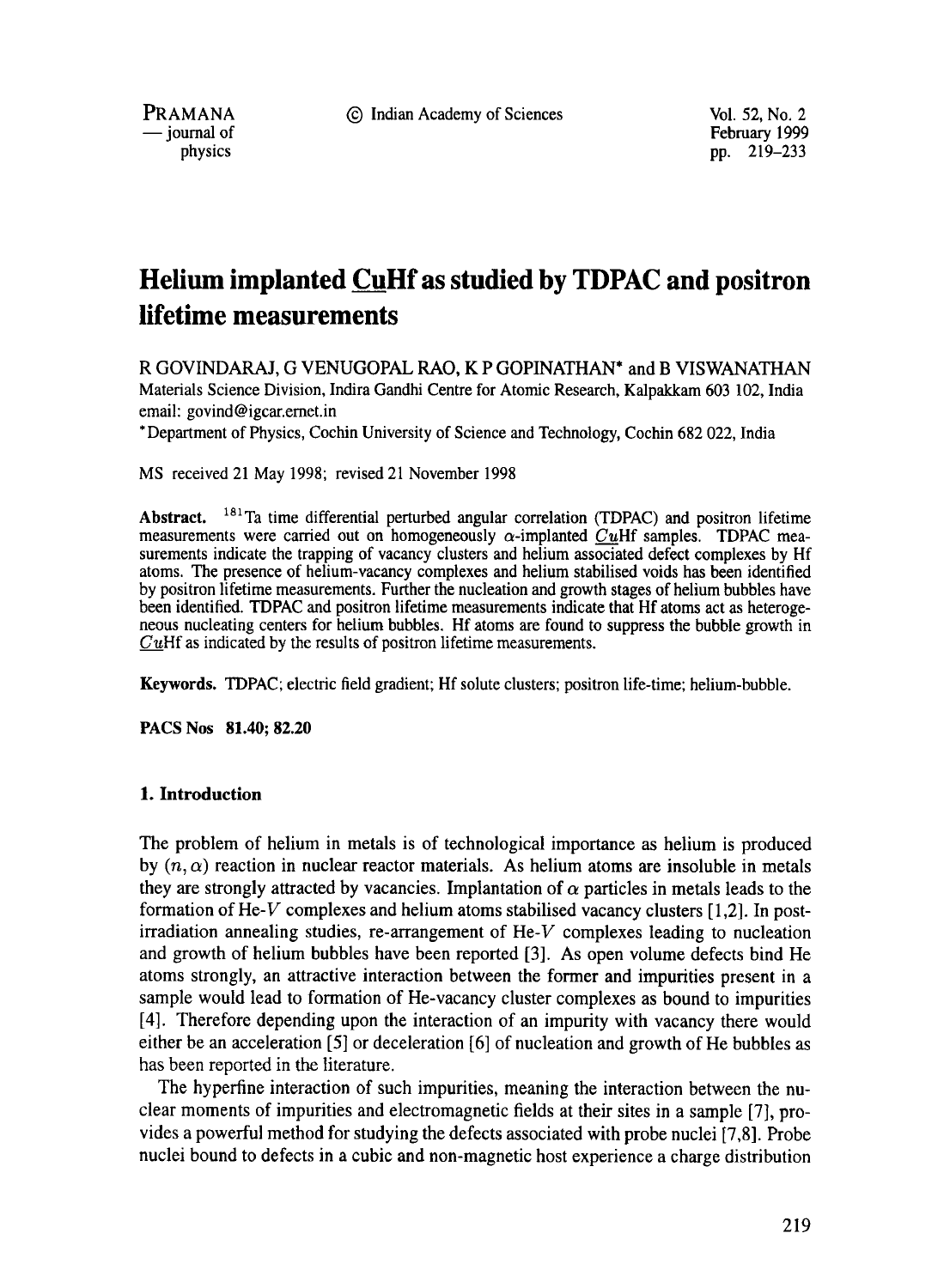#### *R Govindaraj et al*

different from cubic symmetry in most of the cases and hence an electric field gradient. The interaction between the nuclear quadrupole moment of probe nuclei at the isomeric state of interest and the electric field gradient at the sites of the former leads to a perturbation of angular correlation of  $\gamma$  rays emitted in cascade by probe nuclei. The experimental hyperfine interaction parameters enable us to identify the defects that are bound to probe nuclei and their geometry [9-11].

Positron annihilation spectroscopy (PAS) [12,13] is a powerful technique for studying small vacancy clusters. As positron lifetime is sensitive to open volume defects in the sample, it is extensively used in studying the inert gas atoms decorated vacancy clusters. Thus the defect specificity of PAS, combined with the sensitivity to helium decoration, could be effectively used for a quantitative and qualitative understanding of the properties of helium bubbles over a wide range of sizes. There has been a lot of studies on helium in metals by positron annihilation spectroscopic techniques leading to a detailed understanding of nucleation and growth of helium bubbles [13,14]. A comparison of positron lifetime results on helium implanted samples with and without the association of impurities, would enable us to study the influence of impurities in effecting the nucleation and growth of helium bubbles.

Important advantage of combining positron lifetime measurements with the perturbed angular correlation is to identify the open volume defects occuring in the sample either insensitive or non-trapped by TDPAC probe atoms using positron lifetime measurements. For example a cubic cluster of vacancies occuring in a diamagnetic cubic host as trapped by probe atom cannot be detected by TDPAC [8,9]. TDPAC on the other hand could be used to probe all kinds of defects characterised by non-cubic charge distribution that are occurring simultaneously in the sample and trapped by probe atoms. By positron lifetime measurements, it is not possible to distinguish different defects characterised by an almost equivalent average electron density. The resultant hyperfine interaction parameters as obtained by TDPAC measurements depend upon the electron distribution around the probe nuclei. Therefore TDPAC could be used to identify the geometry of defects as bound to probe atoms. A detailed analysis of hyperfine interaction parameters in terms of their variation with annealing treatments and a careful combination with other experimental results for example resistivity, positron lifetime etc, could lead to an unambiguous identification of defects that are trapped by probe atoms [11].

In dilute alloy systems the binding of defects by more than one solute atom is important to be considered if solute atom clustering is observed in the reference sample before subjecting it to any defect treatments. This is mainly due to a high stability of the resultant defect configuration due to more than one solute atom trapping the defects concerned. Perturbed angular correlation measurements conducted on quenched  $\Delta l$ In alloys showed the appearance of defect complexes containing more than one In atom at temperatures above 250 K [14,15]. In the quenched  $Al$ In sample, the clustering of In atoms has been observed by  $111 \text{Cd TDPAC measurements}$  [16,17]. Positron annihilation spectroscopy has been used extensively to study the precipitation in metals [18,19]. The effect of the decoration of vacancy by more than one solute atom has been reported in quenched  $Cu$  In alloys by Doppler broadening measurements of the positron annihilated 511 keV  $\gamma$  ray [18].

The present experiment aims at the following. (1) To study the defects occuring in a homogeneously helium implanted  $Cu$ Hf, and the evolution of these defects with isochronal annealing treatments of the sample by TDPAC and positron lifetime measurements. This involves studying the defects that are trapped by Hf atoms and the evolution of these with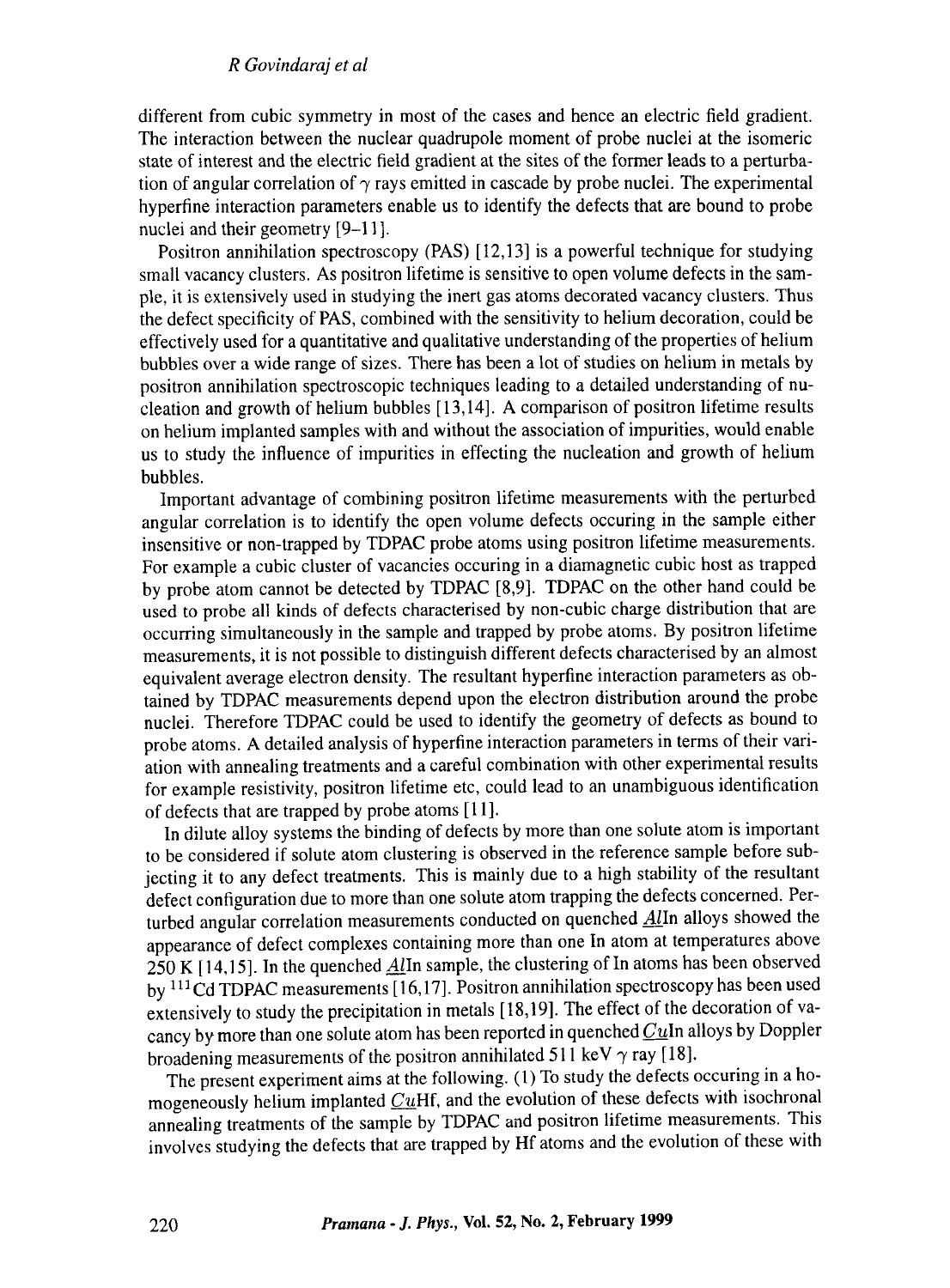## *Helium implanted CuHf*

isochronal annealing treatments by perturbed angular correlation measurements. (2) To verify independently the presence of open volume defects and their decoration by He atoms by positron lifetime measurements. (3) To study the binding of helium implantation induced defects by Hf impurities based on comparison of positron lifetime results obtained by measurements carried out on samples with and without Hf impurities, subjected to identical helium implantations. (4) To study the nucleation and growth stages of helium bubbles and also to compute the bubble parameters such as bubble concentration and radii based on the results of positron lifetime measurements conducted following different annealing treatments.

#### **2. Experimental details**

Cu with 1 wt% Hf, each of 99.8% purity, were arc melted in a helium atmosphere and homogenised by prolonged annealing to prepare  $CuHf$  samples of dimension 10 mm  $\times$  2  $\text{mm} \times 245 \text{ }\mu\text{m}$  and 10 mm  $\times$  10mm  $\times$  245  $\mu$ m for TDPAC and positron lifetime measurements respectively. These samples were subsequently annealed at 1273 K at a pressure of  $10^{-6}$  torr for 3 hours to obtain defect free reference samples. These samples were homogeneously implanted with  $\alpha$  particles of 40 MeV energy from a cyclotron to a dose of 100 ppm. The temperature of the sample during irradiation was  $313 \pm 5$  K. Subsequently the samples meant for TDPAC measurements were thermal neutron irradiated at the CIRUS reactor at Bhabha Atomic Research Centre, Bombay, to a fluence of  $2 \times 10^{22}$  n/m<sup>2</sup>, to produce <sup>181</sup>Ta probe nuclei in the samples by the reaction <sup>180</sup>Hf  $(n, \gamma)$ <sup>181</sup>Hf  $\rightarrow$  <sup> $\beta$ -181</sup>Ta.

The TDPAC of the 133-482 keV  $\gamma - \gamma$  cascade of <sup>181</sup>Ta was measured by a three detector twin fast-slow coincidence setup having NaI(TI) detectors. One of the detectors was gated for the START (133 keV)  $\gamma$ -ray, with respect to which the other two detectors were fixed at 90 $^{\circ}$  and 180 $^{\circ}$  for the detection of the STOP (482 keV)  $\gamma$ -ray. The time delayed coincidence spectra were obtained in the form of count rate as a function of the time elapsed after the emission of first  $\gamma$ -ray. The two time spectra W(90°, t) and W(180°,  $t$ ) were recorded simultaneously. The prompt time resolution of the setup measured with a  ${}^{60}Co$  source was 2.2 ns FWHM when gated for the above cascade of  ${}^{181}Ta$  [20]. From the delayed coincidence spectra  $W(90^\circ, t)$  and  $W(180^\circ, t)$ , the normalised anisotropy function *R(t)* was calculated as

$$
R(t) = A_2 G_2(t) = 2 \times \frac{[W(180^\circ, t) - W(90^\circ, t)]}{[W(180^\circ, t) + 2W(90^\circ, t)]},
$$
\n(1)

where  $A_2$  is effective anisotropy coefficient and  $G_2(t)$  is the perturbation factor.  $W(90^\circ,$ t) and  $W(180^\circ, t)$  are the coincidence count rates at 90° and 180° respectively between the START and STOP detectors.

The 133-482 keV  $\gamma - \gamma$  cascade of the probe nucleus <sup>181</sup>Ta is seperated by an intermediate state. The spin of this isomeric state is 5/2. The spin degeneracy of the intermediate state of the nucleus is partially removed due to the interaction between the quadrupole moment of the nucleus at this state and EFG at its site. The transition between these substrates due to the above quadrupole interaction results in the appearance of three frequencies which are the splittings between the doubly-degenerate  $\pm 5/2$ ,  $\pm 3/2$  and  $\pm 1/2$ hyperfine levels.

Therefore the  $R(t)$  spectra were least squares fitted to the function [8],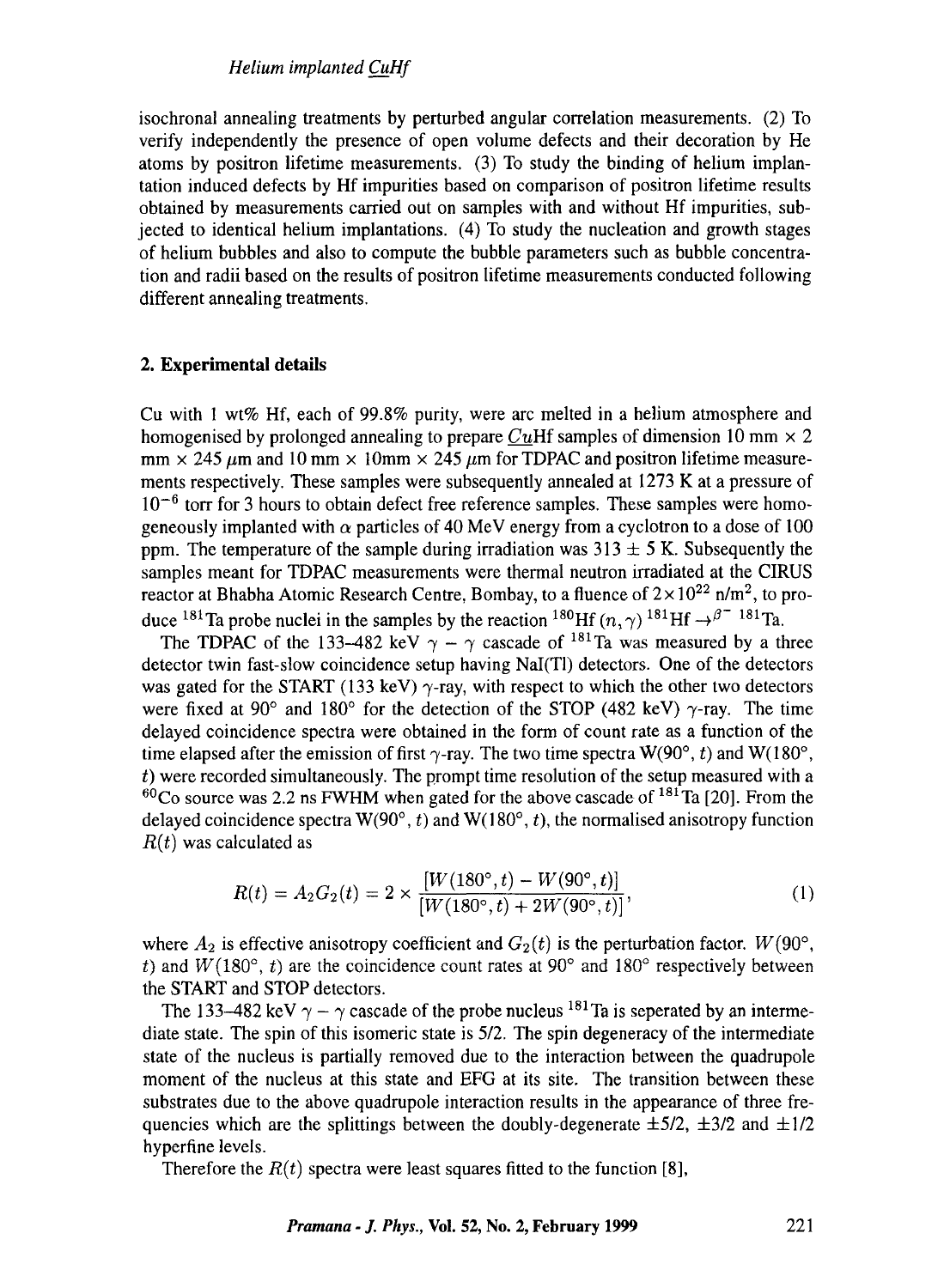*R Govindaraj et al* 

$$
R(t) = A_2 \sum_{i=0}^{n} f_i G_2^i(t),
$$
 (2)

where

$$
G_2^i(t) = \sum_{m=0}^3 a_m^i \exp[-\delta_i k_m^i(\eta_i)\omega_{Qi}t] \cos[k_m^i(\eta_i)\omega_{Qi}t],\tag{3}
$$

where  $n$  occuring in (2) is the number of frequency components that are fitted to the anisotropy function  $R(t)$ . This has been based on the fourier transformed spectra of  $R(t)$ and the value of the normalised degree of freedom obtained during the fitting of the  $R(t)$ spectra to the above equation. The value of  $G_2^0(t)=1$ .

Also  $k_0 = 0$ ,  $k_1(\eta_i) + k_2(\eta_i) = k_3(\eta_i)$  and  $\sum_{m=0}^{3} a_m^i(\eta_i) = 1$ . The spin value of the isomeric state of  $1^{81}$ Ta being I = 5/2 we have

$$
\langle \nu_{Qi} \rangle = eQ V_{zz}^i / h = 10 \omega_{Qi} / 3\pi,\tag{4}
$$

where  $V_{zz}^*$  is the principal component of the electric field gradient (EFG) tensor. When the EFG is not axially symmetric, the asymmetry parameter  $\eta_i = (V_{xx}^i - V_{yy}^i)/V_{zz}^i$  where  $|V_{zz}^i| \geq |V_{yy}^i| \geq |V_{xx}^i|$  is extracted from the fit of  $R(t)$  data to (2). The values of  $k_m^i$  depend on  $\eta_i$ .

The experimental detail of positron lifetime measurements is briefly described as follows. Radionuclide  $^{22}$ Na coated thin nickel foil, sandwiched between two identical samples of interest, forms the source of positrons. Positrons predominantly annihilate with electrons in metals by two photon annihilation mode with the emission of two 511 keV  $\gamma$ rays at nearly 180° [12]. Emission of positron from <sup>22</sup>Na by  $\beta$  decay is accompanied by a 1280 keV  $\gamma$  ray. The lifetime of positron in a medium is measured as the time elapsed between the emission of 1280 and 511 keV  $\gamma$  rays. Positron lifetime measurements have been carried out on the sample using a fast-fast coincidence spectrometer having plastic scintillator detectors with a time resolution of 220 ps (FWHM). The exponential decay spectrum of positrons injected into the sample from the radionuclide  $^{22}$ Na by beta decay can be decomposed to give the fractions that annihilate with particular lifetimes  $\tau_i$ . In the present case the exponential decay spectrum has been fitted with the following expression based on the two component fitting analysis [12].

$$
I(t) = I_1 \exp(-t/\tau_1) + I_2 \exp(-t/\tau_2), \tag{5}
$$

where  $\tau_1$ ,  $\tau_2$  are the characteristic lifetimes and  $I_1$  and  $I_2$  the corresponding intensities.

Time differential perturbed angular correlation and positron lifetime measurements were done on the respective helium implanted samples at room temperature following each step of an isochronal annealing treatment from 323 to 1273 K in steps of 50 K and a step duration of 30 minutes.

### **3. Results and discussion**

The reference *CuHf* sample is characterised by TDPAC and EDAX measurements. The data analysed time dependent anisotropy spectrum  $R(t)$  and its Fourier transform for <sup>181</sup> Ta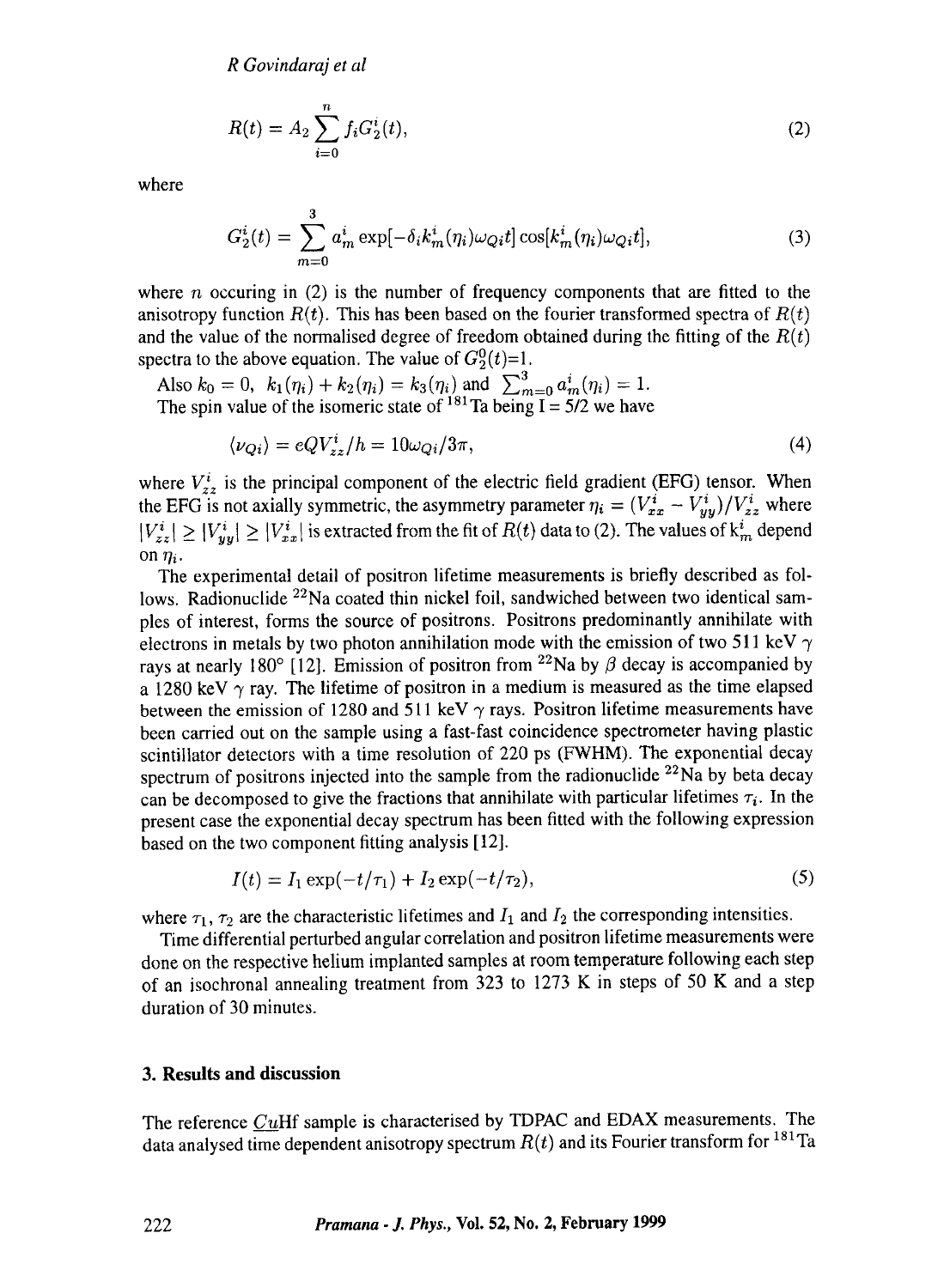

**Figure 1.** TDPAC spectrum  $R(t)$  and its Fourier transform  $P(\omega)$  in the reference  $CuHf.$ 

in the reference *CuHf* sample is shown in figure 1. The  $R(t)$  spectrum shows the presence of a single periodic component, while the Fourier spectrum  $P(\omega)$  shows the peaks at the fundamental and almost close to second and third harmonic components of the quadrupole frequency with the fundamental component lying at 290 MHz. The data analysis of the  $R(t)$  spectrum indicates that a fraction  $0.1 \pm 0.01$  probe atoms experiences a quadrupole frequency of 290  $\pm$  5 MHz with an asymmetry parameter 0.08  $\pm$  0.04 and a damping parameter  $0.08 \pm 0.03$ . The remaining fraction of probe nuclei experiences a zero quadrupole frequency implying that these are substitutional and defect free in *fcc* Cu matrix. The observed defect component indicated by a quadrupole frequency of  $290 \pm 5$  MHz is attributed to the probe atoms associated with Hf solute clusters, as the quadrupole parameters are almost the same as that experienced by  $181$ Ta probe atoms in *hcp* Hf matrix [21]. The presence of Hf rich zones in the sample is further evidenced by EDAX (energy dispersive x-ray analysis) measurements. The EDAX spectrum confirming the presence of Hf rich zones are shown in figure 2.

Positron decay spectra in helium implanted *CuHf* for a few isochronal annealing treatments of the sample viz 323, 823 and 1023 K are shown in figure 3. The analysis of the positron decay spectrum based on a two-component fit indicates the following resolved lifetime parameters in the as-implanted state viz.,  $\tau_1 = 200 \pm \text{ps}$ ,  $\tau_2 = 480 \pm 40 \text{ ps}$  and  $I_1 = 0.95 \pm 0.02$ . From figure 4, which shows the variation of the resolved lifetime parameters with isochronal annealing temperature it is observed that the values of  $\tau_1$  and  $\tau_2$ decrease with annealing temperature and reach a minimum at around 800 K.  $I_2$  remains constant at 0.05 during the annealing interval between 300 and 600 K. Beyond 600 K,  $I_2$ increases and reaches a maximum value of 0.4 at 800 K. The value of  $\tau_1$  remains almost constant at  $115 \pm 5$  ps for annealing treatments beyond 800 K. In the annealing interval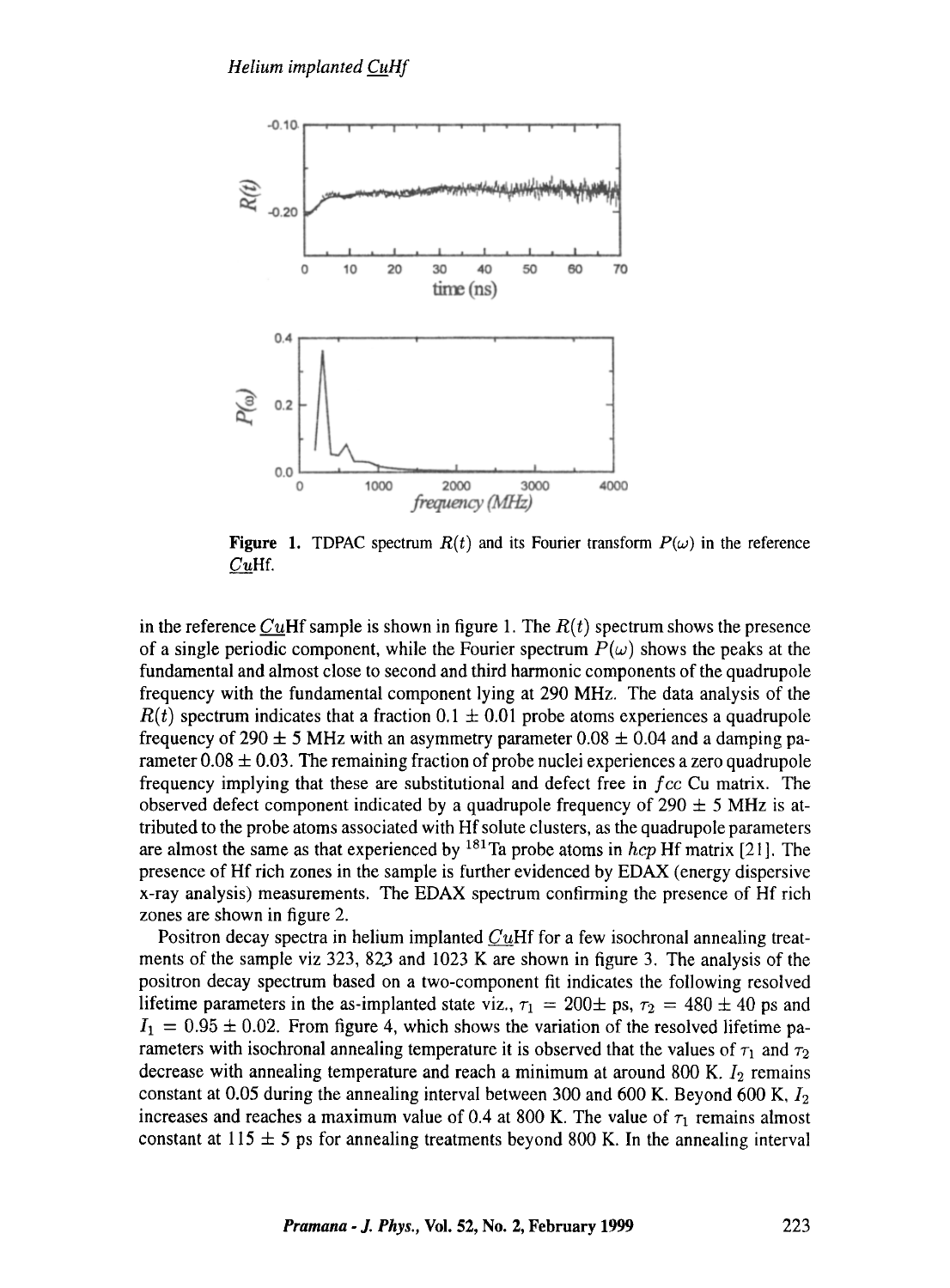

Figure 2. Energy dispersive x-ray analysis (EDAX) spectra showing the presence of Hf rich zones in  $Cu$ Hf.



Figure 3. The positron decay spectra at room temperature in helium implanted  $5Cu$ Hf sample subjected to annealing treatments at 323, 823 and 1073 K. Also shown in the figure is the prompt spectrum obtained with  ${}^{60}$ Co having a FWHM of 220 ps.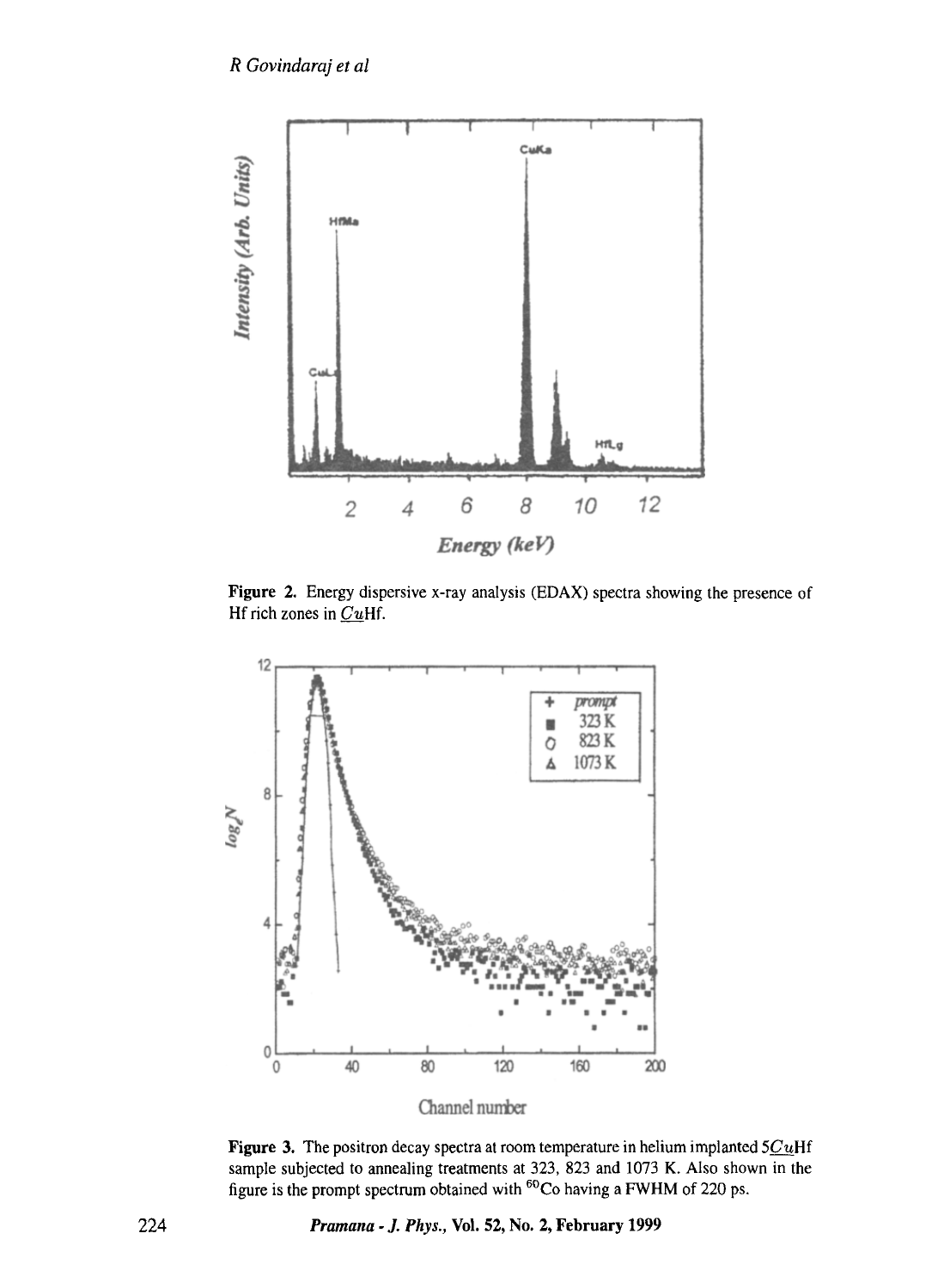

**Figure 4.** Variation of the resolved positron lifetime parameters viz.  $\tau_1, \tau_2$  and  $I_2$  with isochronal annealing temperature.

800–1100 K,  $\tau_2$  increases towards saturation at a value of 340  $\pm$  4 ps. Between 1100 and 1373 K,  $\tau_2$  decreases to a value of 280  $\pm$  3 ps and  $I_2$  remains nearly constant. The above results are in accordance with figure 3 showing the positron decay spectra in helium implanted *CuHf* following the isochronal annealing treatments of the sample at 323,823 and 1023 K respectively.

The dominant fraction  $I_1$  corresponding to the lifetime  $\tau_1$  in the as implanted  $Cu$ Hf sample is identified to be due to positron trapping at He-V complexes in the sample. In the process of homogeneous helium implantation a large number of vacancies is produced. The TRIM (transmission of ion in matter) code [22] is used to find out the concentration of vacancies produced due to the homogeneous helium implantation based on the attenuation of 40 MeV alpha beam by aluminium foils of different thicknesses used in the irradiation. The concentration of vacancy is computed to be around  $1.56 \times 10^{27}$  m<sup>-3</sup> without taking into account vacancy loss to sinks. As there is a large overlap of the vacancy and helium profiles as observed by TRIM code, there is an appreciable probability for the formation of helium-vacancy complexes, as vacancies are strong trapping centers for helium atoms. The lifetime component characterised by  $\tau_1$  also include the He-V complexes trapped by Hf impurities. This is based on the observation that the value of  $\tau_1$  (200 ps) is slightly higher than that in the as-implanted pure Cu sample (175 ps) indicating that in the *CuHf* sample,  $\tau_1$  includes contributions from both Hf associated He-V complexes and Hf-free He-V complexes. Also, the lifetime of positron in a defect free and at a monovacancy in Cu matrix are 110 ps and 175 ps respectively [23]. The lifetime of the positrons annihilating at vacancy clusters containing two and three vacancies has been computed to be around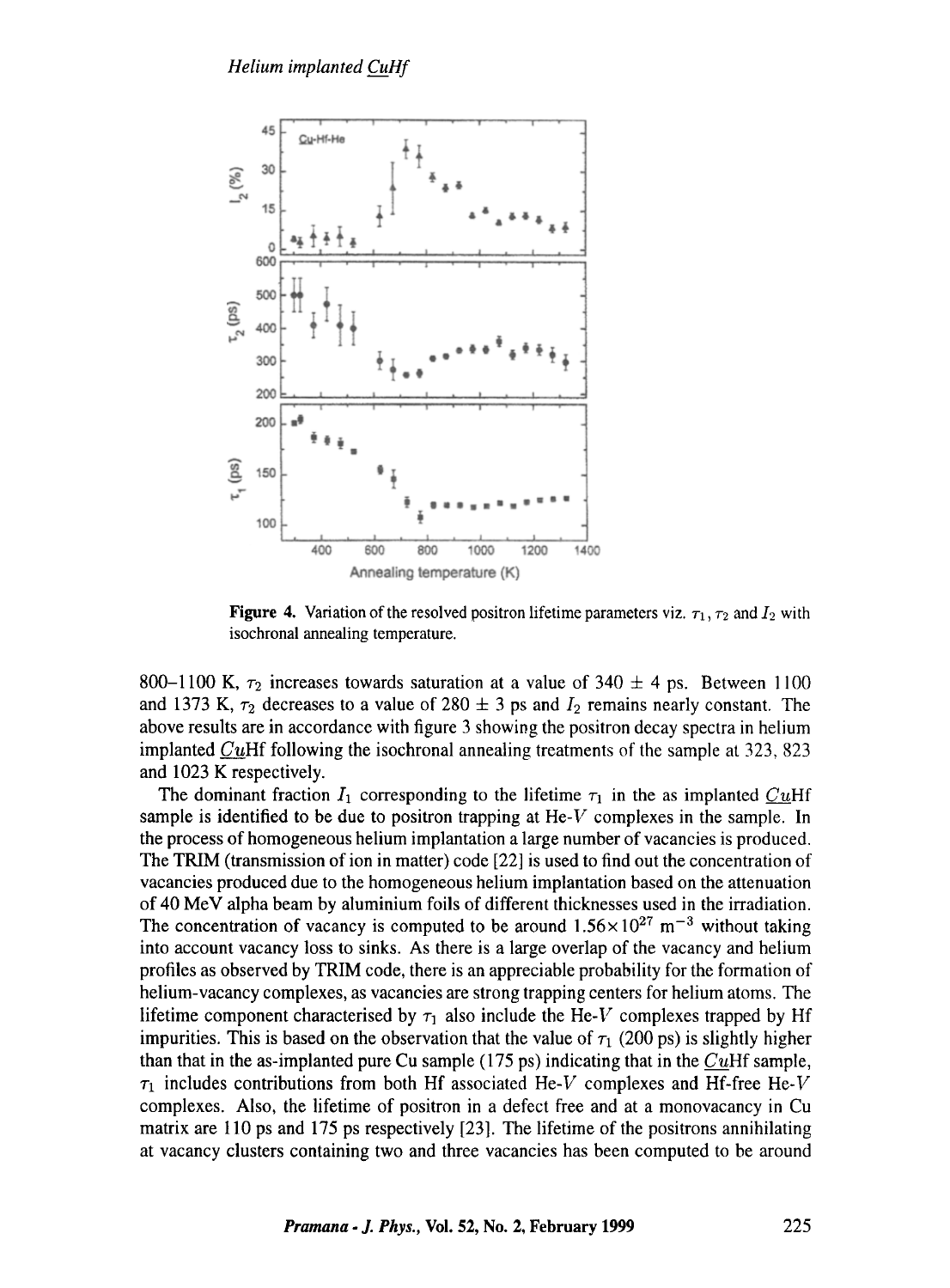240, 310 ps respectively by Jena *et al* [24]. Therefore, the fraction I2 corresponding to the lifetime value  $\tau_2$  = 480 ps is interpreted to be due to the annihilation of positrons at large vacancy clusters. The fraction  $I_2$  might very well include the isolated vacancy clusters in addition to vacancy clusters trapped by Hf impurities.

The decrease in  $\tau_1$  with the isochronal annealing treatment is due to the dissociation of  $He-V$  complexes as trapped by Hf impurities. The dissociated helium atoms decorate the isolated vacancy clusters and vacancy clusters bound to Hf impurities represented by the lifetime parameter  $\tau_2$ . This results in decrease in the value of  $\tau_2$ . This is accompanied by a increase in  $I_2$  at the cost of  $I_1$ , due to the above reason. The minimum in  $\tau_2$  and  $\tau_1$  are observed to occur at the same temperature of 775 K. This implies that the onset of the nucleation of helium bubbles in CuHf occurs at this temperature [25]. The supply of helium and vacancies available from the dissociating He-V complexes aids bubble nucleation in *CuHf* at a higher annealing temperature of 775 K. Annealing treatment between 775 and 1000 K (figure 4) shows a constant behaviour of  $\tau_1$  at 116 ps. This is identified as due to bulk annihilations at defect free sites in a Cu matrix. The value of  $\tau_2$  increases accompanied by a decrease in  $I_2$ . This is due to bubble growth involving size relaxation at the cost of bubble density. This means that overpressurised helium bubbles of small radii coalesce to form bubbles of larger radii with reduced pressure, leading to a decrease in the number density of the bubbles [3]. This reduction in number density of helium bubbles leads to a decrease in  $I_2$  beyond 775 K. On comparison of the results of positron lifetime measurements in pure Cu subjected to an identical helium implantation [24] it can be observed that the onset temperature of the nucleation of helium bubbles in *CuHf* is higher than that in pure Cu.

The time dependent anisotropy spectra,  $R(t)$  obtained in the as-implanted and in the sample following isochronal annealing measurements were non-linear least square fitted with three components using  $(2)$  to obtain optimal values of variance of the fit. The fitted anisotropy spectra of helium implanted *CuHf* sample for a few isochronal annealing temperatures are shown in figure 5.

Data analysis of the  $R(t)$  spectra as fitted with the above expression in the helium implanted sample has revealed the presence of the following hyperfine interaction parameters viz.,  $\nu_{Q1}=225 \pm 5$  MHz,  $f_1=0.14 \pm 0.02$ ,  $\delta_1=0.6 \pm 0.06$ ,  $\eta_1=0.33 \pm 0.11$ ,  $\nu_{Q2}= 755 \pm 0.00$ 20 MHz,  $f_2=0.1 \pm 0.02$ ,  $\delta_2=0.2 \pm 0.04$  and  $\eta_2=0.35 \pm 0.05$ . As unique hyperfine interaction parameters are observed in the measurement, these can be associated with defects of well defined geometry. The variation of hyperfine interaction parameters with annealing temperature are shown in figures 6 and 7.

It can be seen from the figure 6 that  $\nu_{Q1}$  increases steadily with increasing annealing temperature and attains a value of 289  $\pm$  5 MHz. The value of  $f_1$  reaches a maximum of  $0.2 \pm 0.03$  following the annealing treatment at 373 K and thereafter remains constant at 0.14  $\pm$  0.02. The value of  $\delta_1$  decreases steadily beyond 573 K and reaches a value of  $0.35 \pm 0.06$  at 773 K. The value of  $\eta_1$  is seen to show a steady increase in the measured annealing range. From figure 7 three temperature regions can be discerned: Isochronal annealing treatments below 475 K leads to a steady decrease in  $\nu_{Q2}$  accompanied by a decrease in  $\eta_2$ . The value of  $f_2$  and  $\delta_2$  are seen to increase in this temperature regime. Annealing treatments in the interval between 475 and 775 K results in a constant value of  $\nu_{Q2}$  at 620  $\pm$  5 MHz and  $\eta_2$  at 0.1  $\pm$  0.04. The value of  $f_2$  shows a steady decrease from  $0.17 \pm 0.05$  to 0.12  $\pm$  0.04, while the value of  $\delta_2$  attains a maximum around 575 K. Annealing beyond 775 K is marked by a sharp increase in  $\nu_{Q2}$  and  $\eta_2$  whereas  $f_2$  and  $\delta_2$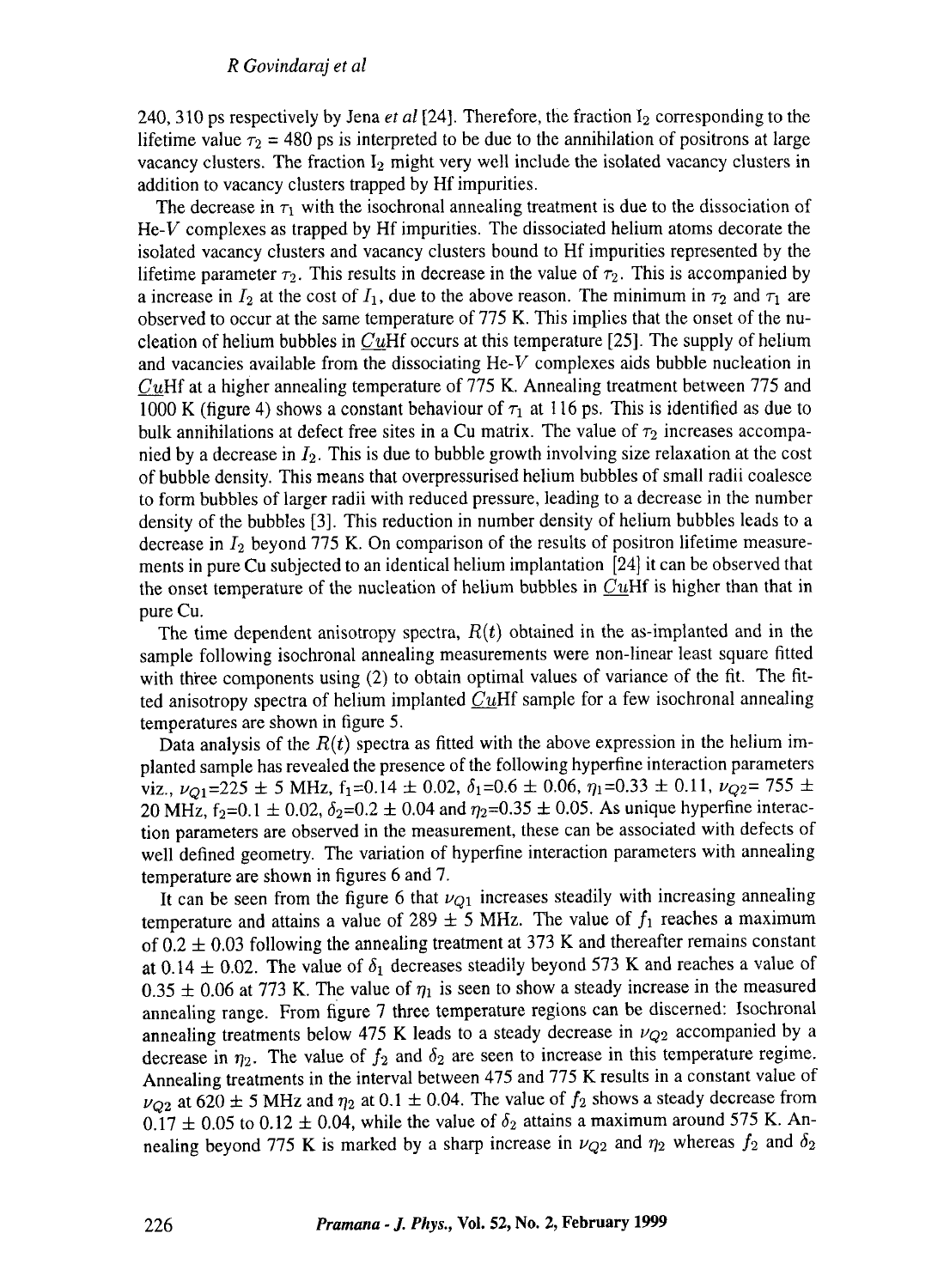

**Figure 5.** The TDPAC spectra in the room temperature helium ions implanted  $Cu$ Hf sample subjected to following annealing treatments. (a) as implanted (b)  $T_a = 473$  K (c)  $T_a = 773$  K and (d)  $T_a = 873$  K.

show a steady decrease.

The fraction  $f_0$  is due to probe atoms occupying cubic charge environment experiencing a zero EFG. In general this fraction is completely contributed by probe atoms occupying defect free substitutional sites in *fcc.* In the helium implanted sample probe atoms occupying the substitutional sites in the sample associated with tetrahedron of vacancies might also contribute for  $f_0$  in addition to the probe atoms occupying defect free, substitutional sites in *fcc. The* presence of vacancy clusters in the helium implanted sample is evidenced by positron lifetime measurements ( $\tau_2$ =480  $\pm$  40 ps) as shown in figure 4.

In the following, the two defects associated hyperfine interaction parameters are identified based on their magnitudes, their temperature variation, in conjunction with the positron lifetime results.

The defect associated fraction of the probe atoms as observed in the reference *CuHf*  sample *(i.e., the component characterised by a quadrupole frequency of 290*  $\pm$  *5 MHz) was* not present in the as implanted sample. The quadrupole frequency  $\nu_{Q1}$  and the asymmetry parameter  $\eta_1$  corresponding to the fraction  $f_1$  of the probe atoms are  $\nu_{Q1}=225 \pm 5 \text{ MHz}$ and  $\eta_1$ =0.33  $\pm$  0.11 and these are different from the hyperfine interaction parameters as observed in the reference sample.

First it can be observed that the fraction  $f_1$  of probe atoms is characterised by a non-zero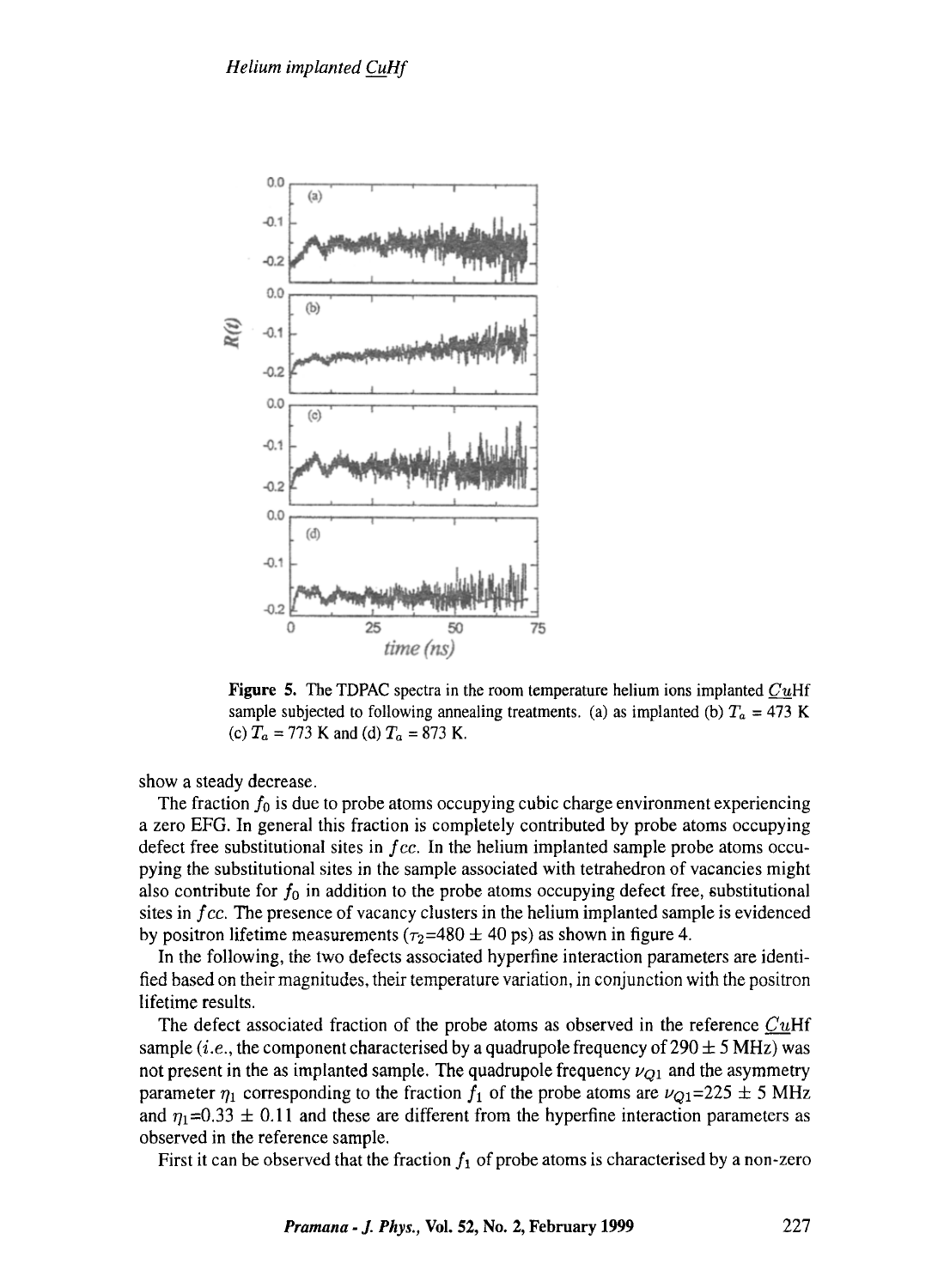

**Figure 6.** Variation of hyperfine interaction parameters viz.  $\nu_{Q1}, f_1, \eta_1$  and  $\delta_1$  with isochronal annealing temperature.

asymmetry parameter. This rules out the concerned defect to be a monovacancy (axially symmetric along  $(110)$ ) or a di-vacancy (axially symmetric along  $(100)$ ,  $(110)$ ) as these are characterised by a zero asymmetry parameter [10]. Further, the fraction  $f_1$  cannot be due to Hf solute atoms trapping He associated vacancies. This is due to the reasoning that the present experiment involves un-correlated damage studies [26]. If the fraction  $f_1$  were to be associated with helium associated vacancies then the value of the order of 0.14 is unlikely for the concentration of helium/Hf involved.

The value of the quadrupole frequency  $v_{Q1}$  ( 225  $\pm$  4 MHz) in the as implanted sample lies below the quadrupole frequency as experienced by the probe atoms associated with Hf solute clusters in the reference sample. Isochronal annealing treatment of the sample leads to a steady increase in  $\nu_{Q1}$  towards the quadrupole frequency of probe atoms in Hf matrix (*i.e.*, 290  $\pm$  5 MHz). Based on the observation of the variation of the quadrupole frequency  $\nu_{Q1}$  with isochronal annealing temperature and the magnitude of the fraction of probe atoms associated with the defect concerned, the fraction  $f_1$  is interpreted to be due to probe atoms associated with Hf solute atom clusters trapping vacancies. The trapping of vacancies by more than one Hf atom is quite likely to be the case because of the presence of Hf solute clusters in the reference sample. The helium decorated defect complexes are more stable than the undecorated defect complex [27]. If the probe-vacancies complexes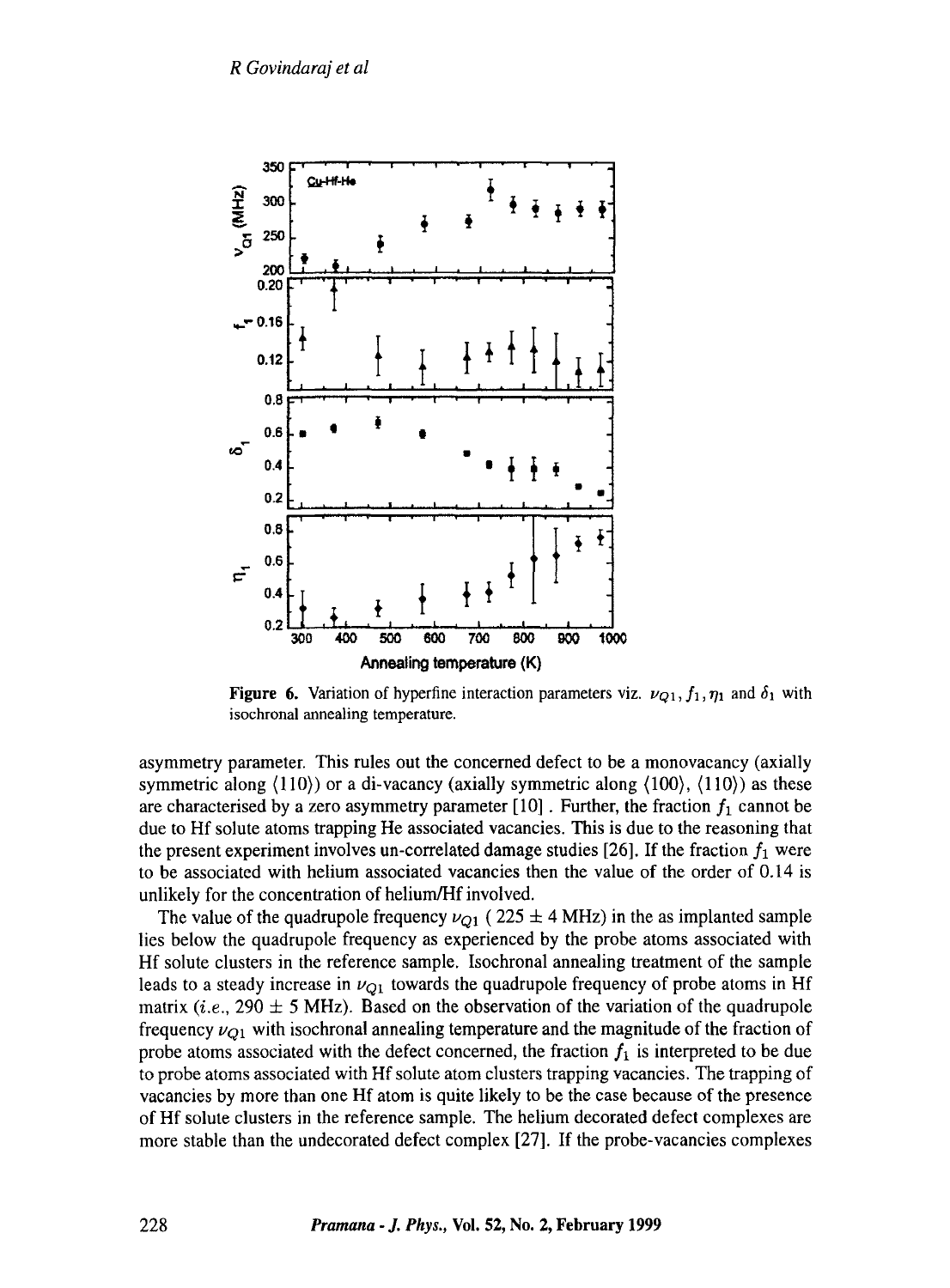

**Figure 7.** Variation of hyperfine interaction parameters viz.  $\nu_{Q2}$ ,  $f_2$ ,  $\eta_2$  and  $\delta_2$  with isochronal annealing temperature.

were to be associated with helium atoms, it would have resulted in highly stable defect complexes which might prevent the formation of hafnium solute clusters.

The steady increase in the quadrupole frequency as experienced by the fraction  $f_1$  of the probe atoms with annealing treatment of the sample is understood to be due to the evaporation of vacancies as trapped by Hf atom clusters. It is noticed that in this temperature range positron lifetime component  $\tau_1$  (figure 4) associated with vacancy type defects is seen to decrease.

In trying to understand the defects, associated with the fraction  $f_2$  of probe atoms responsible for the variation of hyperfine interaction parameters with annealing temperature as shown in figure 7, the results of positron lifetime measurements are referred. The annealing stage below 475 K indicates the presence of vacancy clusters as deduced from positron lifetime measurements shown in figure 4. Hf atoms associated with solute clusters trapping small vacancy clusters can lead to a large  $\nu_{Q2}$ . The decoration of the vacancy clusters with helium atoms, due to the dissociation of He- $V$  complexes between 475 and 775 K, is shown as a decrease in  $\tau_2$ . The annealing stage between 475 and 775 K is marked by a constant value of  $\nu_{Q2}$  and  $\eta_2$  as shown in figure 7. This can be attributed to He stabilised vacancy clusters associated with Hf impurities. The annealing stage beyond 800 K which corresponds to the growth of helium bubble is marked by an increase of  $\nu_{Q2}$  and  $\eta_2$ . This stage corresponds to bubble growth as seen from the results of positron lifetime measurements.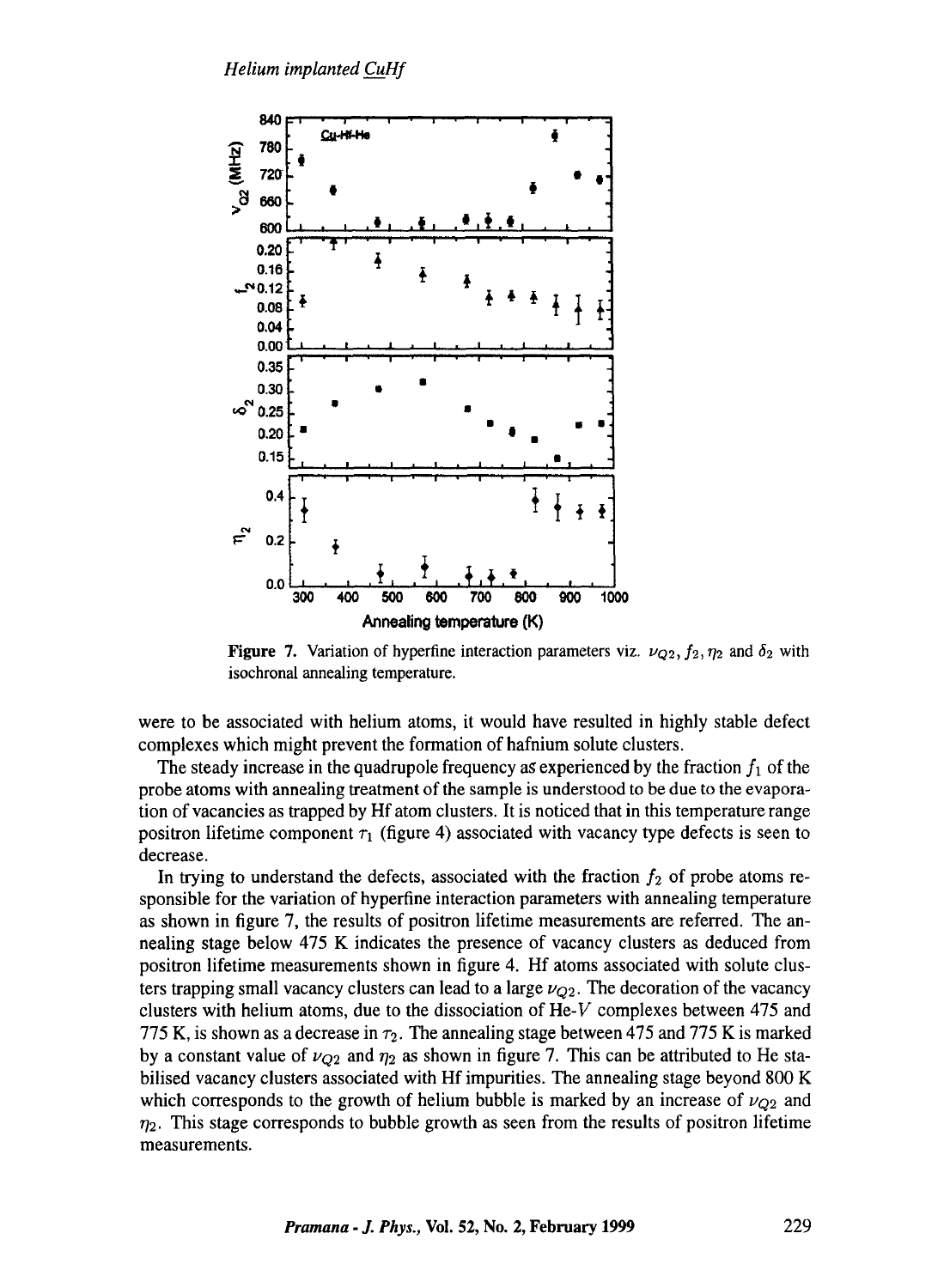#### **4. Extraction of helium bubble parameters from positron lifetime results**

The helium bubble parameters such as helium atom density  $(n_{\text{He}})$  inside the bubble, bubble radius ( $R<sub>b</sub>$ ) and bubble concentration ( $C<sub>b</sub>$ ) have been determined from an analysis of experimental positron lifetime results based on the procedure reported earlier [3]. Based on the positron surface state model [28], the most stable positron state is at the surface of the bubble of radii  $> 5\text{\AA}$ . Considering the gas-metal interface, positrons will be annihilating with electrons associated with both the metal and helium. As these two annihilation processes are independent the total annihilation rate can be written as

$$
\lambda_{\text{bubble}} = \lambda_{\text{He}} + \lambda_{\text{metal}}.\tag{6}
$$

 $\lambda_{\text{metal}}$  is characteristic of the annihilation rate for clean metal surface. This is almost same for most of the metals having a value of  $\approx 2 \text{ ns}^{-1}$ .  $\lambda_{\text{He}}$  depends on the helium atom density  $n_{\text{He}}$ . The relationship connecting bubble lifetime  $\tau_2$  and helium atom density  $n_{\text{He}}$  is given by [28]

$$
\tau_2 = 500 - 23.5 n_{\text{He}} (10^{28} \text{m}^{-3}). \tag{7}
$$

Although the above equation was originally proposed for A1-He system it can be applied as a first approximation for most metal-He systems [28,29]. Using  $\tau_2$  in the above equation,  $n_{\text{He}}$  can be determined. On the basis of two state trapping model [29], the trapping rate,  $K<sub>b</sub>$ , into the bubbles can be deduced from the measured lifetime parameters as

$$
K_{\mathbf{b}} = I_2(\lambda_1 - \lambda_2),\tag{8}
$$

where  $\lambda_1$  and  $\lambda_2$  are experimental annihilation rates in the bulk and bubble respectively and  $I_2$  is the intensity of the bubble lifetime component. The trapping rate  $K_b$  can be related to bubble concentration,  $C_{\rm b}$ , as

$$
K_{\mathbf{b}} = \mu_{\mathbf{b}} C_{\mathbf{b}},\tag{9}
$$

where  $\mu_b$  is the specific trapping rate of positrons to the bubble. The size dependence of  $\mu_b$  is taken into account by using a semi-empirical relation for  $\mu_b$ , given by [28]

$$
\mu_{\rm b} = \left[\frac{1}{AR_{\rm b}} + \frac{1}{BR_{\rm b}^2}\right]^{-1},\tag{10}
$$

where the constants are given by  $A = 9.07 \times 10^{16}$  nm<sup>-1</sup> s<sup>-1</sup> and  $B = 3.3 \times 10^{16}$  nm<sup>-2</sup>  $s^{-1}$ . If the total gas concentration,  $C_{\text{He}}$ , implanted into the sample is known and all the gas is assumed to be contained in spherical bubbles, then the helium inventory equation can be written as

$$
C_{\rm He} = \frac{4\pi R_b^3 n_{\rm He} C_b}{3}.
$$
 (11)

The above assumption that all the input helium is contained in the bubbles is justified because of the fact that samples of thickness greater than 100  $\mu$ m are used for PAS and helium loss from the bubble to the sample surface is expected to be negligible.

Using the equations (7), (8), (9), (10) and (11), an equation for  $R<sub>b</sub>$  can be written as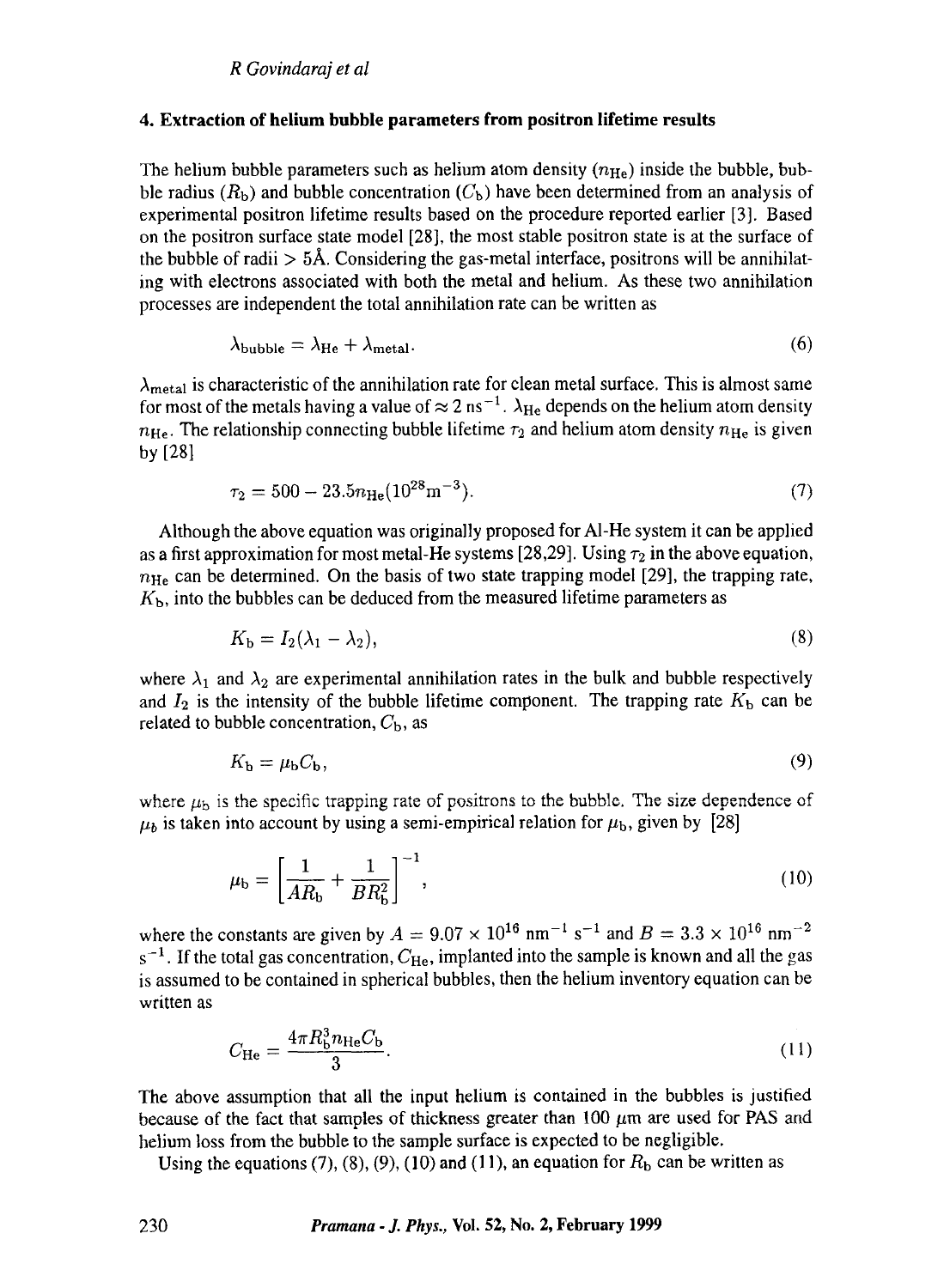

Figure 8. Variation of (a) bubble radius and (b) bubble concentration with annealing temperature in the helium implanted  $Cu$ Hf as deduced from the positron lifetime results.

$$
BR_b^2 + AR_b - 3AB \left( \frac{C_{\text{He}}}{4\pi I_2 (\lambda_1 - \lambda_2) n_{\text{He}}} \right) = 0. \tag{12}
$$

With  $n_{\text{He}}$  known from (6) and with the known value of  $C_{\text{He}}$ , the above equation is solved for  $R_{\rm b}$ . Once  $R_{\rm b}$  is known, the bubble concentration  $C_{\rm b}$  can be obtained using (10).

The variation of  $\mathbb{R}_b$  and  $\mathbb{C}_b$ , as deduced from the above discussed analysis scheme are shown in figure 8a and 8b.  $R_b$  increases from a value of 13A around 800 K to 30A at around 1300 K, while  $C_b$  decreases from  $2 \times 10^{23}$  to  $9 \times 10^{22}$  m<sup>-3</sup> in the same annealing interval. This establishes quantitatively the helium bubble growth. Based on the results of positron lifetime measurements carried out on pure Cu sample subjected to identical helium implantation [6] Amarendra *et al* have reported that the value of average bubble radius  $R_b$  increases roughly from 12 Å around 700 K to 36 Å around 1175 K. In the same annealing interval  $C_{\rm b}$  is reported to decrease from  $10^{22}$  to  $6.4 \times 10^{20}$  m<sup>-3</sup>. On comparison of the results in pure Cu and  $Cu$ Hf it is understandable that the binding of He-V complexes by Hf atoms in the latter has essentially led to the presence of a larger concentration of smaller helium bubbles in the same annealing interval. This implies that Hf atoms in *CuHf* suppress the helium bubble growth.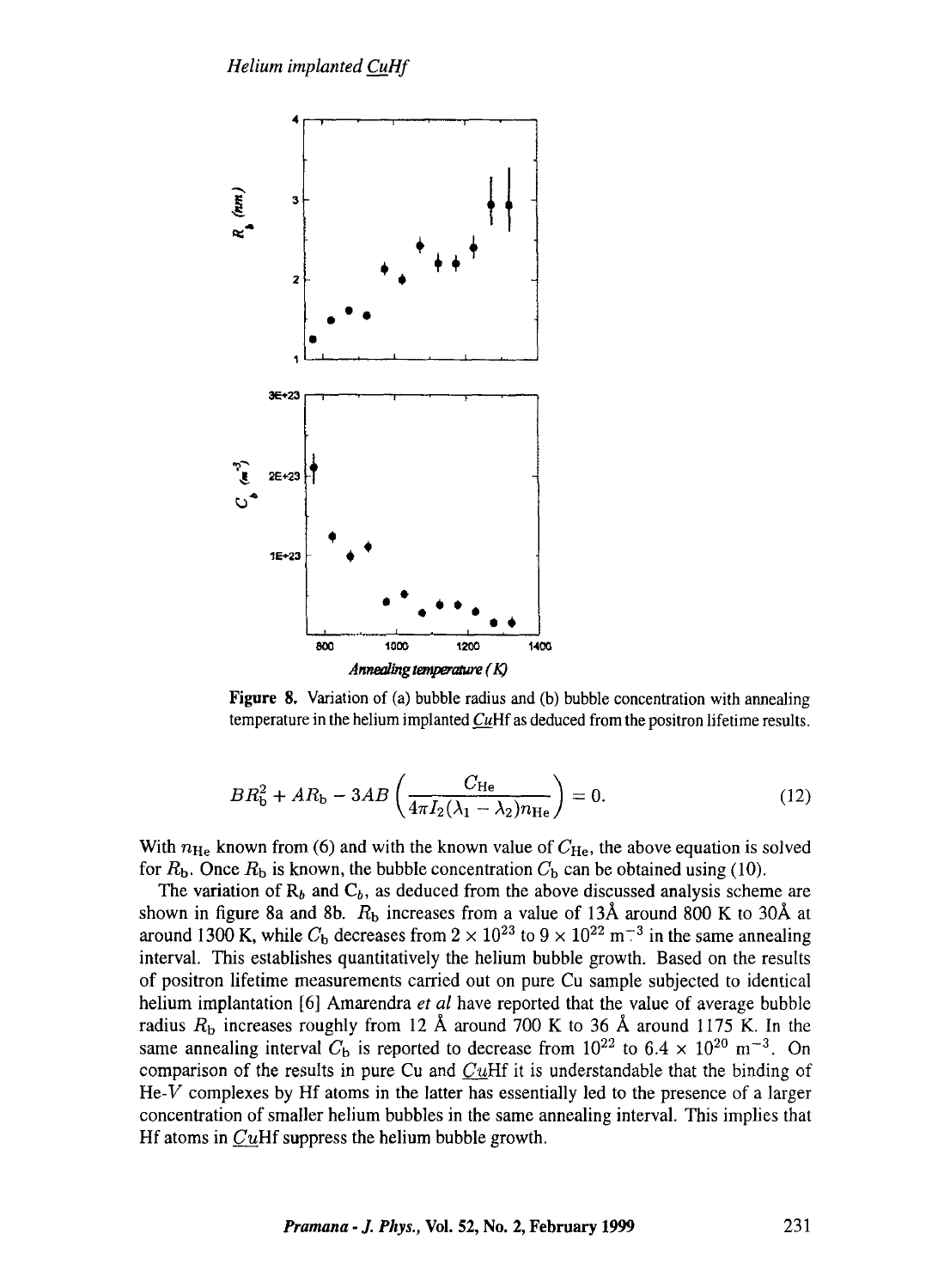# 5. **Conclusions**

In the reference *CuHf* sample, the presence of Hf atom solute clusters has been observed by TDPAC measurements and evidenced by EDAX measurements. TDPAC measurements in helium implanted  $CuHf$  indicate the trapping of vacancies by Hf clusters for annealing intervals below 475 K. Positron lifetime measurements indicate the formation of He-V-Hf complexes. These further indicate the migration of He atoms in the sample around 500 K. The TDPAC measurements show the trapping of helium atoms by the vacancies associated with the Hf solute atom clusters leading to the formation of a stable defect complex for annealing treatments above 500 K. In the same temperature interval, positron lifetime measurements indicate the decoration of vacancy clusters by helium atoms leading to the formation of bubble nuclei. The on-set temperature of nucleation of helium bubble in *CuHf* is seen to be higher than that of pure Cu. Bubble growth is reflected by a sharp increase in  $\nu_{Q2}$  and  $\eta_2$  around 800 K. This correlates with the increase in positron lifetime  $\tau_2$ . Comparison of the computed results of bubble parameters with annealing temperature on pure Cu and CuHf indicate that Hf atoms in CuHf suppress the helium bubble growth.

# **Acknowledgements**

We thank R Rajaraman for helping in the irradiation experiments. We thank C S Sundar and G Amarendra for useful discussions. Our sincere thanks are due to Vijayalakshmi, Saroja Saibaba and G Mythili for EDAX measurements.

# **References**

- [1] H Ullmaier, *Rad. Eft.* 78, 1 (1983)
- [2] W D Wilson, C L Bisson and M I Bakes, *Phys. Rev.* B24, 5616 (1981)
- [3] G Amarendra, B Viswanathan, A Bharathi and K P Gopinathan, *Phys. Rev.* B45, 10231 (1992)
- [4] F Plieter, K Post, M Mohsen and T S Wierenga, *Phys. Lett.* A101, 363 (1984)
- [5] C D Van Siclen and R N Wright, *Phys. Rev. Lett.* 26, 3892 (1992)
- [6] G Amarendra, B Viswanathan, R Rajaraman, S Srinivasan and K P Gopinathan, *Philos. Mag. Lett.* 65, 77 (1992)
- [7] E Recknagel, G Schatz and Th Wichert, in *Hyperfine interactions of radioactive nuclei,* Edited by J Christiansen (Springer-Verlag, Heidelberg, 1983)
- [8] H Rinneberg, W Semmler and G Antsberger, *Phys. Lett.* A64, 57 (1978)
- [9] L Niesen, *Hyp. Int.* 10, 619 (1981)
- [10] Gary Collins S, Shropshire L Steven and Fan Jiawen, *Hyp. Int.* 62, 1 (1990)
- [11] Th Wichert, *Rad. Eft.* 78, 177 (1993)
- [12] *Positron solid state physics*, Edited by W Brandt and A Dupasquier (North-Holland, Amsterdam, 1983)
- [ 13] *Positron annihilation studies in materials science,* Edited by B Viswanathan and C S Sundar, *Metals, Materials and Processes,* 1 (1996)
- [14] M L Swanson, L M Howe, A F Qunneville, Th Wichert and M Deicher, *J. Phys.* 78, 1603 (1984)
- [15] M L Swanson, Th Wichert, L M Howe and A F Qunneville, *Nucl. lnstrum. Methods* B15, 413 (1986)